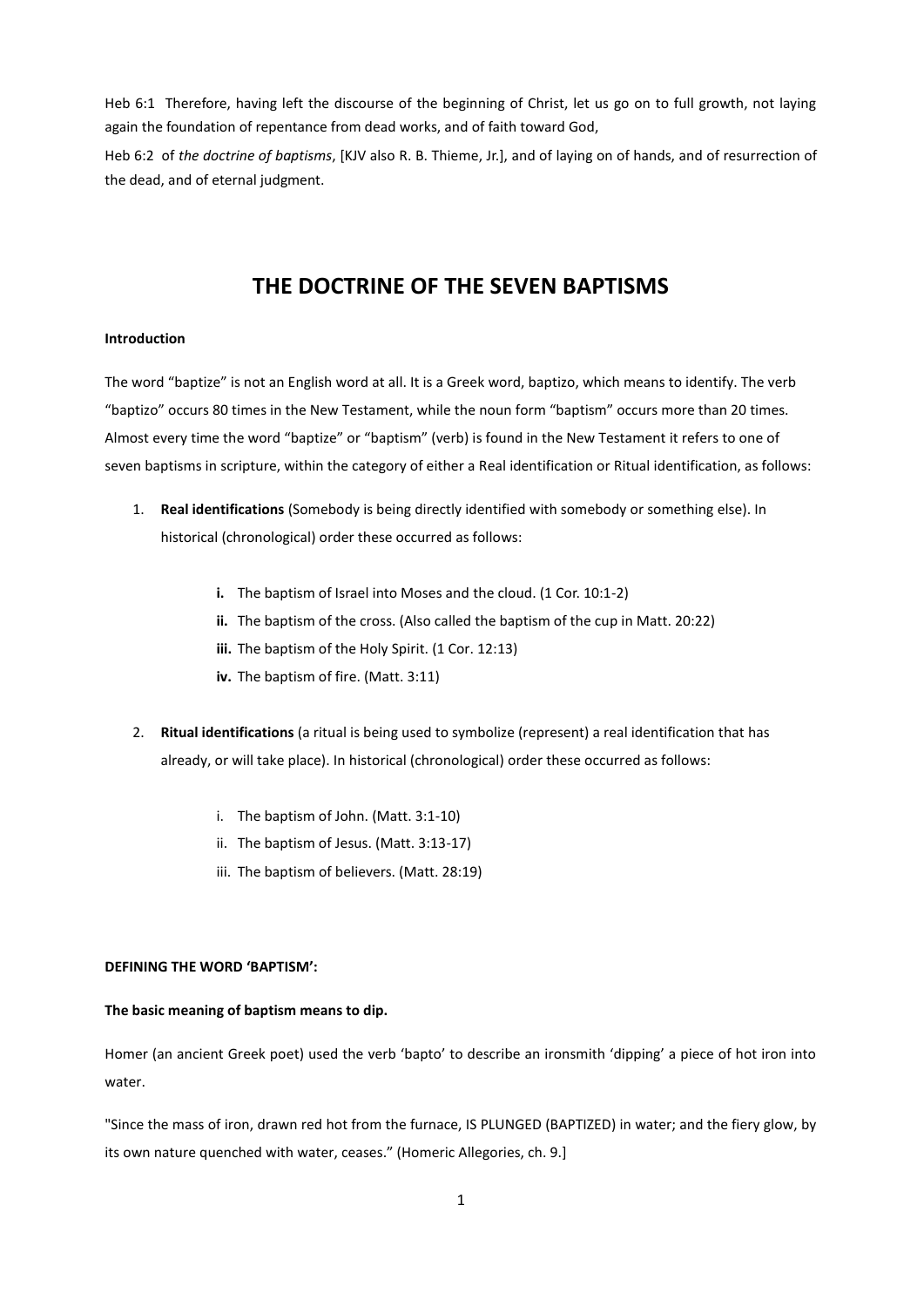In the Septuagint (LXX, the Greek translation of the Old Testament), Jonathan dipped (bapto) his staff into the honeycomb (1 Sam. 14:27), and in Luke 16:24 the rich man suffering in torments asks Abraham to send Lazurus in order that he might "dip [bapto] the tip of his finger in water, and cool my tongue."

#### **In ancient times, "baptism" or "baptize" was often used in a metaphorical sense**.

In the following examples an appropriate word to use in the English translation would be 'overcomes' or 'overwhelms'. Please note the following examples:

- In Evenus of Paros, Epigram XV we read "Baptizei d hupnoi geitoni tou thanatou" : "He overcomes [baptizes] in sleep, neighbour of death."
- "And he, overwhelmed (baptized) by anger, sinks; and desiring to escape into his own realm is no longer free, but is compelled to hate the object beloved." Achilles Tatius, book VI. ch. 19.
- "The second part the kings have received for public revenues;...and on account of the abundant supply from these, they do not overwhelm (baptize) the common people with taxes." Diodorus, the Sicilian, Historical Library, I. ch. 73.]
- "Knowing him to be dissolute and prodigal, and overwhelmed (baptized) with debts amounting to fifty millions." Plutarch, Life of Galba, XXI.]

#### **Baptism means identification or association.**

Xenophon said that the Spartans baptized [bapto] their spears by dipping them into a bowl of pigs blood. In this way the graduating soldiers were identified with their new status as soldiers ready for combat.

In another passage Xenophon described soldiers BAPTIZING a sword and a spear in blood before entering into a military alliance. The baptism of the weapons signified unity between the two sides, they were being 'identified' as members of a pact:

"Then, while they halted under arms in line of battle, the generals and captains had a meeting with Ariaeus; and the two parties—the Greek officers, and Ariaeus together with the highest in rank of his followers—made oath that they would not betray each other ... ...These oaths they sealed by sacrificing a bull, a boar, and a ram over a shield, the Greeks dipping a sword in the blood and the barbarians a lance." (Xenophon: The Persian Expedition, Book 2, Chapter 2, section 8-9).

## **Baptism also represents a change:**

The *baptizō* word was especially prominent in the dye trade. Cloth would be dipped or immersed into a vat of dye. The material was "baptized" in dye. When the cloth was removed from the vat of dye, it had a distinct and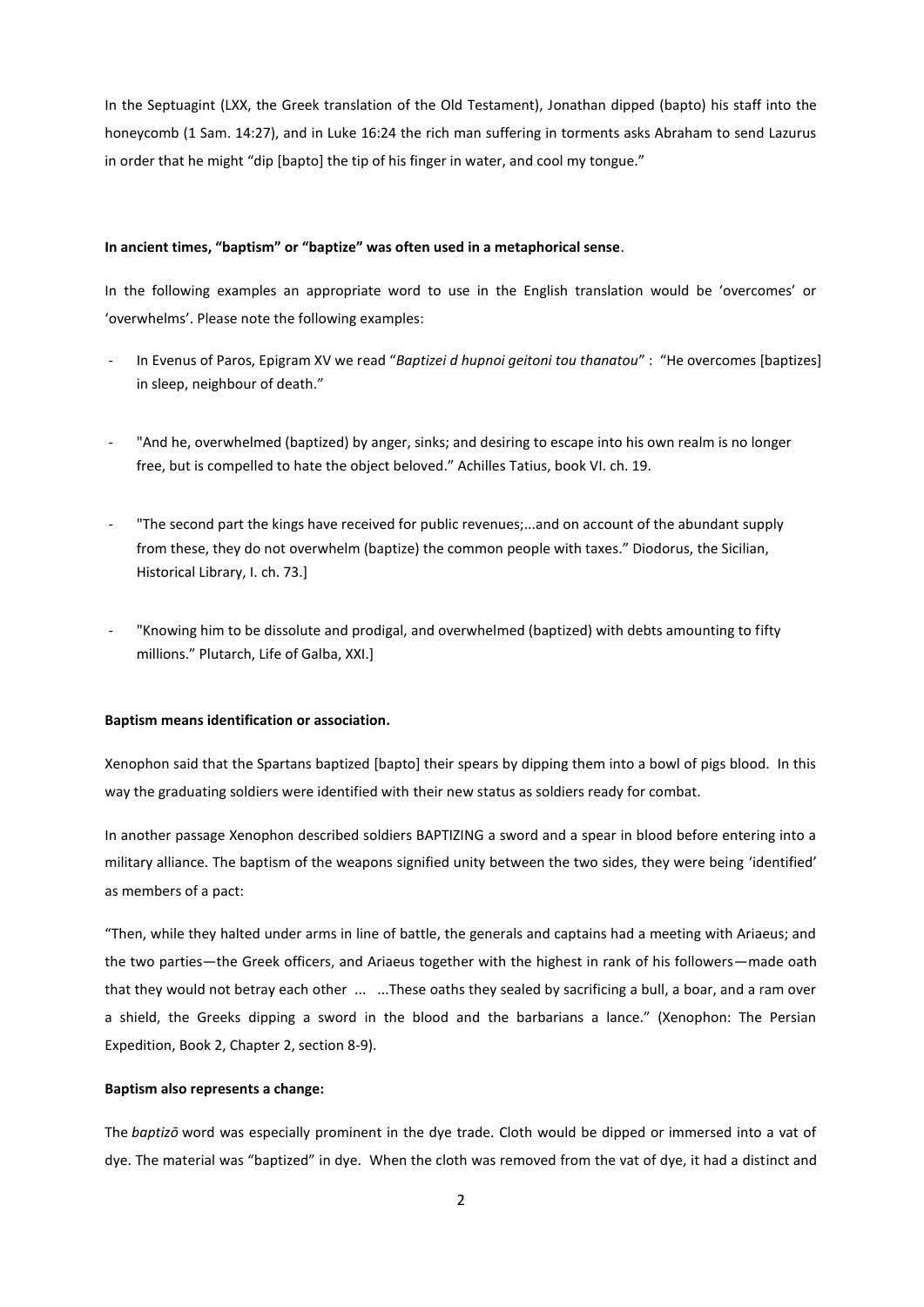new appearance. It was identified in a new way. Red cloth would come out of a vat of red dye. Blue cloth would come out of a vat of blue dye. Because of the dipping, the old cloth was now "identified" with the dye, leading to a permanent change in the cloth.

#### **This is also used in Revelation 19:13 :**

"And I saw Heaven opened. And behold, a white horse! And He sitting on him was called Faithful and True. And in righteousness He judges and **makes war**. And His eyes were like **a flame of fire**, and on His head many crowns. And He had a name written, one that no one knew except Himself. And He had been clothed in a garment dipped \*βάπτω / bapto**] in blood**, and His name is called 'The Word of God'."

In the context of this verse we see Jesus Christ is setting forth to wage His war of righteous violence upon the enemies of the house of Israel (i.e. the Jewish people). The dipping [NOT "sprinkling" or "splashing" as some manuscripts and translations would have us believe] ,of His battle robe in blood signifies Christ's identity as Lord of Saboath (Also: 'Jehovah of Hosts', or 'God of the Armies of Israel'), the One who returns at the end of the Tribulation to destroy His enemies and save His people (1 Sam. 17:45; Ps. 59:5; Is. 13:9-11; 29:6; Mal. 4:1:3).

Another clear example showing the meaning of baptizo is a text from the Greek poet and physician Nicander, who lived about 200 B.C. It is a recipe for making pickles and is helpful because it uses both 'bapto' and 'baptizo'. Nicander says that in order to make a pickle, the vegetable should first be 'dipped'(bapto) into boiling water and then afterward 'baptised' (baptizo) in the vinegar solution. Both verbs concern the immersing of vegetables in a solution. But the first is for a short time, a 'temporary immersion'. The second, the act of baptising the vegetable, is more permanent, and produces a long lasting change.

So "baptize" in the classical Greek also came to mean to identify one thing with another thing. Through this identification the characteristic of the original thing takes on the characteristic of the second thing. (For example, the Spartan 'cadet' becomes a 'soldier'; a piece of plain cloth becomes colored). Therefore, the interpretation of the word "baptism" in many contexts is "identification".

## **Real Baptism No. 1**

#### **The baptism (identification) of Israel into Moses and into the cloud (1 Corinthians 10:1-2)**

"For I do not want you to be unaware, brethren, that our fathers were all under the cloud and all passed through the sea; and all were baptized [middle voice] into Moses in the cloud and in the sea."

In this passage the apostle Paul speaks of the people of the Exodus generation ("our fathers"), all of whom were baptized into Moses, who was in turn identified with the Pillar of Cloud and the sea. Because Moses was God's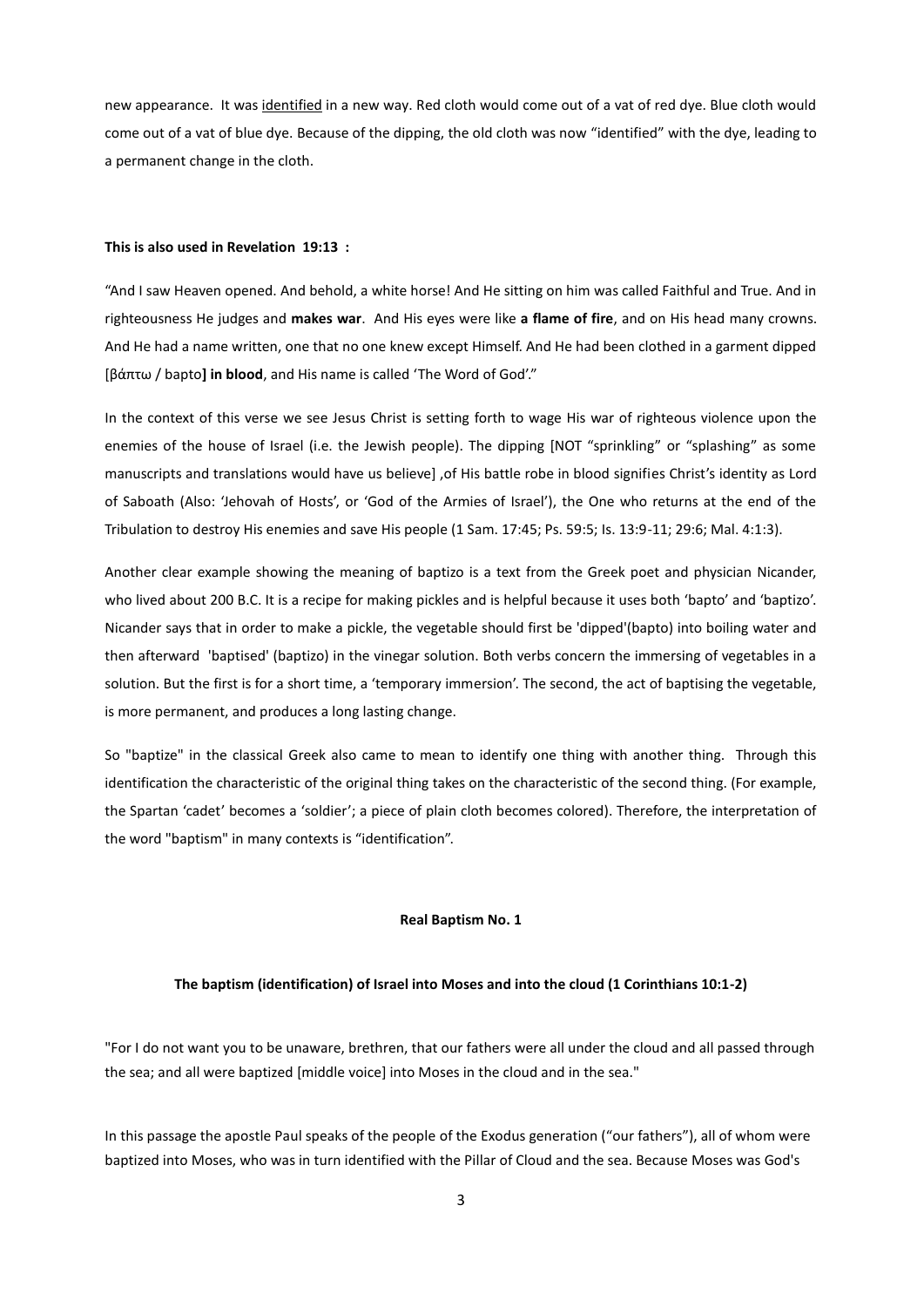appointed leader, by baptism unto Moses they were identified with Moses and God's purpose for Israel through Moses.

## **The usage of the Middle Voice**

In George G. Kline's article "The Middle Voice in the New Testament" he summarizes the three kinds of voice as such: "The active voice represents the subject as performing the action of the verb. The passive voice represents the subject as acted upon, and does not act. However, the middle voice denotes that the subject is in some special manner involved or interested in the action of the verb.

In the words of R.B.Thieme Jr. "The middle voice means they were benefited by this baptism. The indicative mood expresses the reality of this baptism and/or identification." (From sermon notes).

## **Moses was the only one who trusted in God and His promises to the people of Israel.**

With the exception of Moses all the people rebelled against God at the Red Sea (Ex. 14:10-31). It was because of the faith-rest technique of Moses that caused the divine response of opening the sea.

What was the motivation for Moses to keep applying the Faith-rest drill, even under great pressure? His occupation with Christ!

By faith he left Egypt, not fearing the wrath of the king, but he endured, as [as long as/ while] he kept on seeing the invisible one. (Heb 11:27)

"By faith [of Moses] they [the people of Israel, incl. the 'mixed multitude'] passed through the Red Sea as by dry land, which the Egyptians attempting to do were drowned." (Heb. 11:29)

"Our fathers [the Jews of the Exodus generation] did not understand Your wonders in Egypt; they did not remember the multitude of Your mercies, but rebelled at the sea, even at the Red Sea." (Ps. 106:7)

#### **Baptized into The Cloud and The Sea**

The cloud spoke of the Lord and divine guidance. The cloud is Jesus Christ (1 Cor. 10:4). The cloud instructed them to move across the dried up sea, which is exactly what they did.

The sea, which God parted, spoke of divine omnipotence. That is, they actually walked through the dried path of the sea, and then God destroyed the Pharoah and his army. God's reputation spread throughout the land because of the what He did at the sea (Jos. 2:10). This story is remembered throughout history, and so the people of Israel are 'identified' with the sea: the story of how God parted the sea and delivered them from the Pharoah.

## **Summary**

In the "Baptism of Moses", no Israelite got wet! Because the Jewish people were identified with Moses they were able to pass over the Red Sea and so were delivered from the Pharoah of Egypt.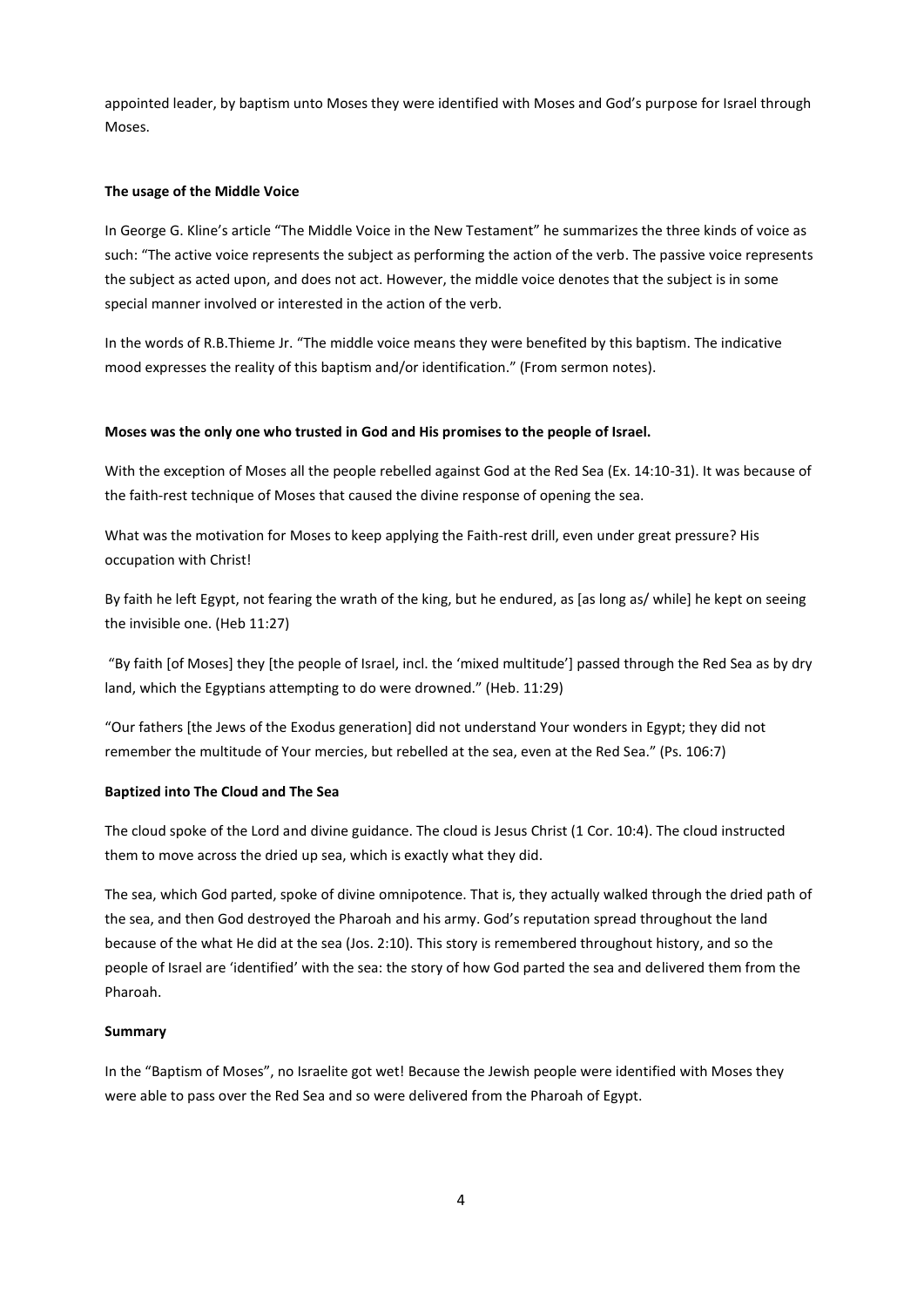#### **Real Baptism No. 2**

#### **The baptism of the cross (Also called the baptism of the cup)**

The mother of James and John had come to Jesus asking that her sons could sit one on each side of Jesus in Heaven. (However, the Greek grammar tells us that James and John were complicit in her request). Salome has fallen into the common error of ambitious mother. Ambition on the part of parents for the children can often ruin the children. However, Jesus answers them all politely:

" But Jesus said to them, You do not know what you ask. Can you drink of the cup that I drink of, and be baptized with the baptism that I am baptized with? And they said to Him, We can." (Mar. 10:38, 39a; also Matt. 20:22)

#### **The analogy of the cup**

In certain passages in scripture we see that the cup is a symbol of judgment upon the evil doers:

"On the wicked He shall rain snares, fire and brimstone; and a horrible tempest shall be the portion of their cup." (Psa 11:6)

"For so says Jehovah, the God of Israel, to me, Take the wine cup of this wrath at My hand, and cause all the nations to whom I shall send you to drink it." (Jer 25:15)

On the other hand, the cup that Christ will drink from speaks of judgment of the sins of the entire word. The analogy of 'the cup' for the sins of the world is clearly manifest in the following passage:

**"**And He went a little further and fell on His face, and prayed, saying, O My Father, if it is possible, let this cup pass from Me. Yet not as I will, but as You will. " (Matt. 26:39; also 42)

This refers to the judicial imputation of personal sins to Jesus Christ on the cross. Jesus Christ was identified with our personal sins and judged for them, so that Christ became our Savior (2 Corinthians 5:21; cp. 1 Peter 2:24).

"I have come to send fire on the earth ithe baptism of fire at the end of the Tribulation]. And what will I do if it is already kindled? But I have a baptism to be baptized with, and how I am pressed down until it is accomplished!" (Luk. 12:49, 50)

If we *translate* the contextual meaning of baptize (i.e. "to be identified") and the noun baptism (i.e. "identification") rather than just *transliterate* the words themselves, we understand that Jesus is going to "be identified [with the sins of the world] by means of an identification process [imputation of the sins of the world by God the Father]". In other words, Jesus is saying to James and John: "Are you able to be imputed with the sins of world, to be made sin on behalf of mankind, and then be punished for those sins?" – and James and John say: "Yes"!

Jesus goes on to say that they [James and John] will indeed be baptized [identified], but here he is speaking of retroactive positional truth – the baptism by the Holy Spirit in which believers are identified with Christ's death on the Cross, and His subsequent burial, and resurrection.

"And Jesus said to them, you shall indeed drink of the cup that I drink of, and with the baptism that I am baptized with you shall be baptized." (Mar. 10:39b)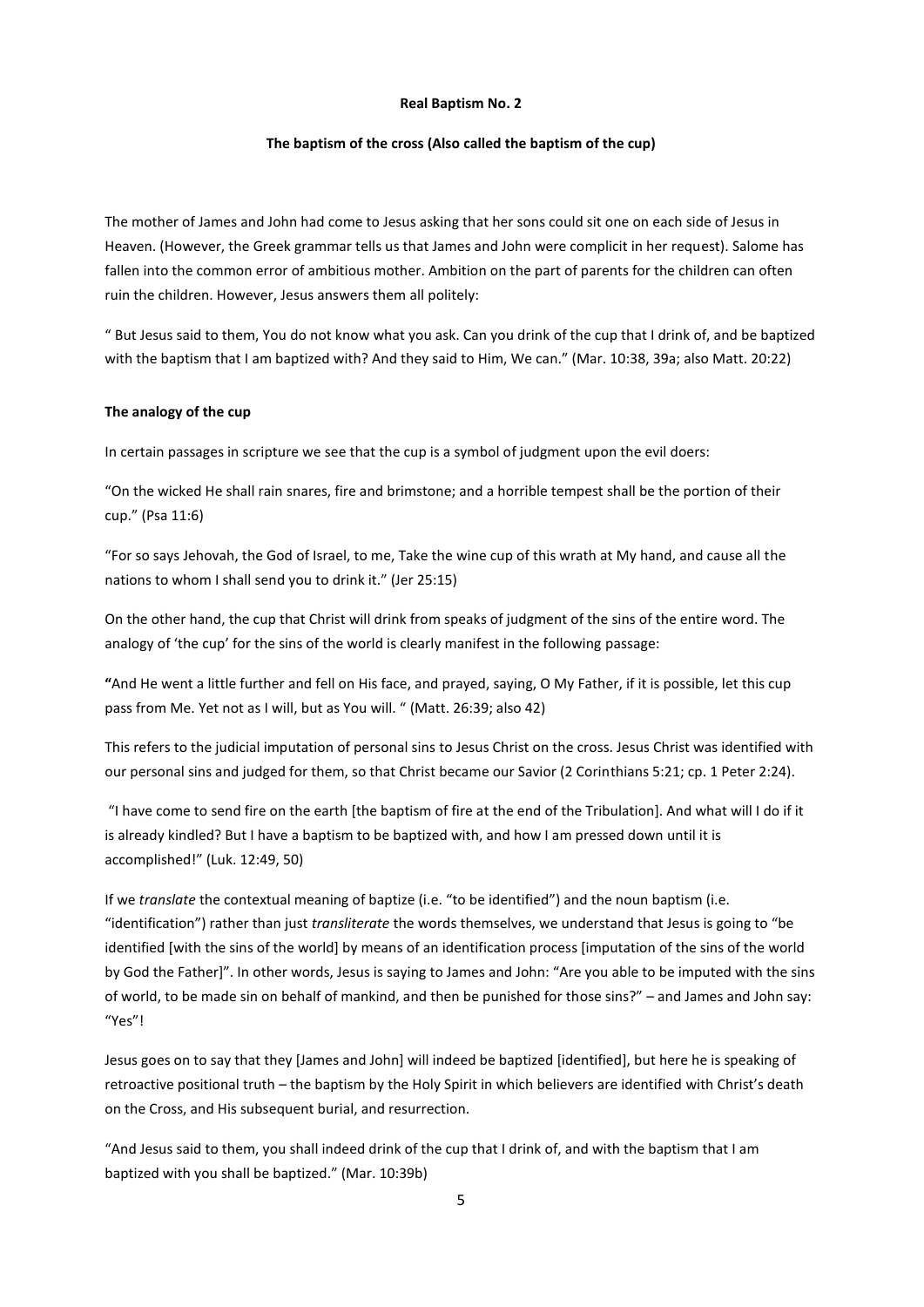"Do you not know that as many of us as were baptized [identified/placed in union with Christ] into Jesus Christ were baptized into His death? Therefore we were buried with Him by baptism into death, so that as Christ was raised up from the dead by the glory of the Father; even so we also should walk in newness of life. For if we have been joined together in the likeness of His death, we shall also be in the likeness of His resurrection." (Rom. 6:3- 5)

"...buried with Him in baptism, in whom also you were raised through the faith of the working of God, raising Him from the dead." (Col 2:12 )

Being our sin-bearer, Christ was immersed in our sin [imputed with our sins] and judged for our sins, thereby paying the penalty for our sin and guilt. He drank the cup of our suffering for us.

## **Real Baptism No. 3**

## **The baptism [identification] of the Holy Spirit**

The baptism of the Holy Spirit takes place for every believer at the moment of faith in Christ, whereby the Holy Spirit identifies each Christian with the body of Christ (1 Cor.12:13; Gal. 3:26-28; Col. 1:18; 2:12).

"For as many as were baptized into Christ, you put on Christ. There cannot be Jew nor Greek, there is neither bond nor free, there is no male nor female; for you are all one in Christ Jesus." (Gal. 3:27,28)

The baptism of the Holy Spirit is not a personal experience [i.e. it is not an event you can perceive as it takes place], it is simply one of the 40 things that are given to the believer at the moment of salvation. 1 Corinthians 12:13 explains the mechanics of this baptism:

"For by one Spirit are we baptized [identified/entered into union] into one body [i.e. the body of Christ] whether Jews or Greeks, whether slaves or free, and we were all made to drink of one Spirit." (1 Cor. 12:13)

# **This baptism is God the Holy Spirit identifying us with the Lord Jesus Christ forever.**

The key verb here is "εβαπτισθημεν" (ebaptisthymen) from the root verb "βαπτίζω" (baptizo). The form of the verb is:

- i. Aorist tense: The Greek aorist tense of the verb baptizw / baptizo indicates a "once and for all time" event.
- ii. Passive Voice: Passive tense says we are being acted upon by the Holy Spirit. We don't do anything to be baptized. God the Holy Spirit does the work.
- iii. Indicative mood: Declares a statement of fact.
- iv. First person plural: "We" meaning all believers in Christ.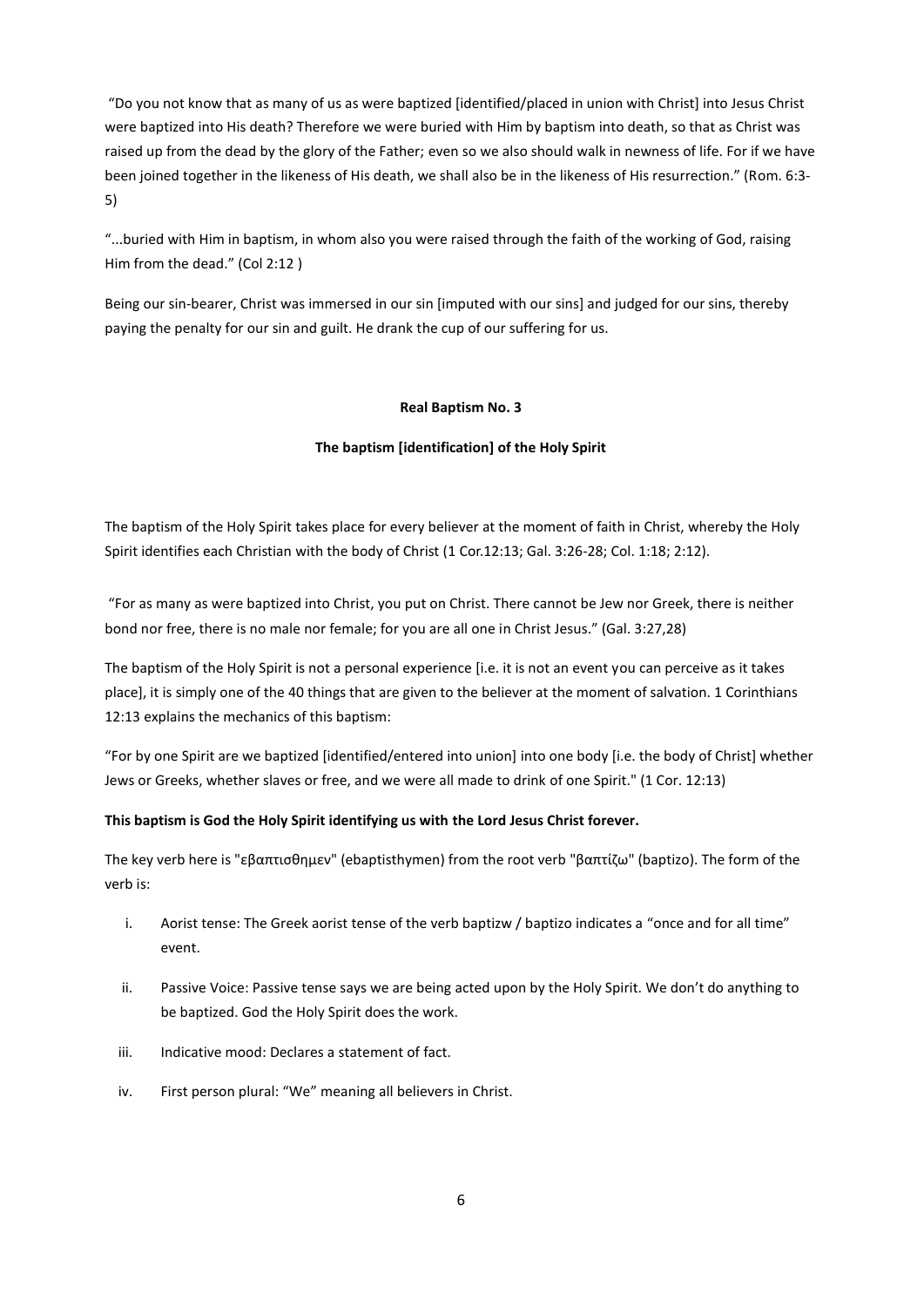## **The baptism of the Holy Spirit is the means of forming the royal family.**

"Christ" comes from the Greek word 'Christo'. This translates the Hebrew word 'Messiah' which means "Anointed King". Only Church Age believers (both Jews and Gentiles) are entered into union with Christ. Jesus has three royal titles: Son of God, Son of David, and King of Kings, Lord of Lords.

| <b>ROYALTY</b>                     | <b>ROYAL TITLE</b>                                   | <b>ROYAL FAMILY</b>                   |  |  |
|------------------------------------|------------------------------------------------------|---------------------------------------|--|--|
| <b>DIVINE</b><br>(as God)          | Son of God                                           | God the Father<br>God the Holy Spirit |  |  |
| <b>JEWISH</b><br>(as man)          | Son of David                                         | The Davidic Dynasty                   |  |  |
| <b>BATTLEFIELD</b><br>(as God-man) | King of kings,<br>Lord of lords,<br>The Morning Star | The Church                            |  |  |

THE THREE ROYALTIES OF THE LORD JESUS CHRIST (Copyright: R.B.Thieme, Jr. Bible Ministries)

## **The "Body of Christ" is identified as "The Church"**

The "Body of Christ" refers to all believers in all locations at all times since the Day of Pentecost when the Church began to the day of the rapture, which will make the end of the Church Age. This is the "universal Church" (in contrast to a local church consisting of its own pastor-teacher, deacons, and congregation) and is made up of all believers everywhere throughout the Church Age (Colossians [1:18,](http://www.spiritandtruth.org/bibles/nasb/b51c001.htm#Col._C1V18) [24\)](http://www.spiritandtruth.org/bibles/nasb/b51c001.htm#Col._C1V24).

Eph 4:4-5 "There is one body and one Spirit, even as you are called in one hope of your calling, one Lord, one faith, one baptism."

#### **This baptism is the basis of positional sanctification.**

By the baptism of the Holy Spirit we are sanctified (made Holy) because of our union with Christ (1 Cor. 1:2, 30; Eph. 1:4). By being in union with Him we share in His divine attributes, as follows:

- i. His Righteousness (2 Cor. 5:21)
- ii. His Eternal Life (1 Jn 5:11-12)
- iii. His Sonship (Jn 1:12; Gal. 3:26)
- iv. His Royalty (Rom. 8:16-17; 1 Pet. 1:4)
- v. His Priesthood (1 Pet. 2:5, 9)
- vi. His Election (Eph. 1:4)
- vii. His Destiny (Eph. 1:5)
- viii. We are sanctified in Him (1 Cor. 1:2,30; Eph. 1:4)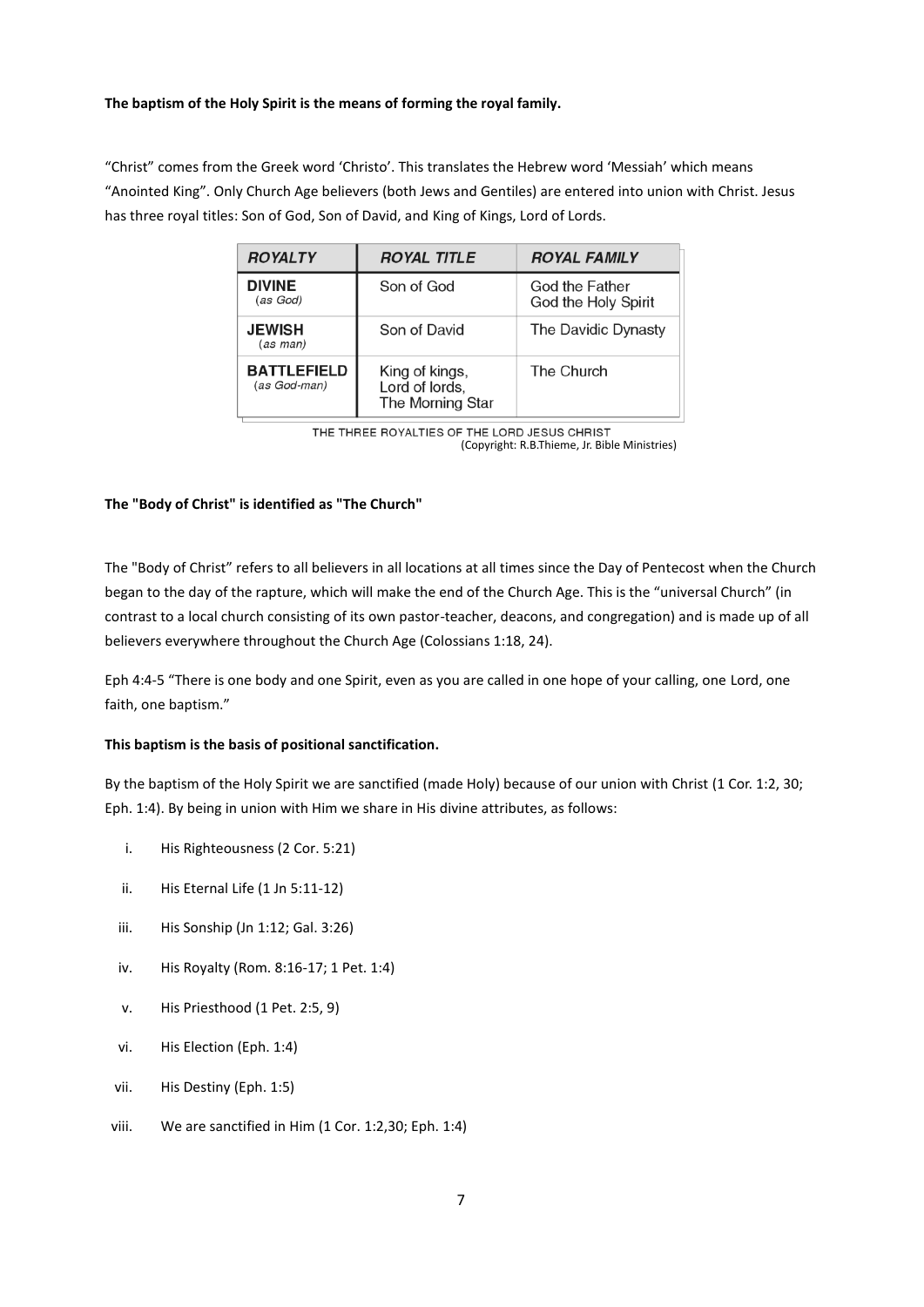

# **TOP AND BOTTOM CIRCLES**

**Retroactive Positional Truth**

"Retroactive positional truth" describes our entrance into union with Christ going back in time to the Cross. We are identified [baptizo] with Christ in His death, burial, resurrection, and ascension (Eph 4:5; Acts 1:5).

All rights reserved

5139 West Alabama, Houston, Texas 77056

# **Into His Death:**

Rom. 6:3 "Or do you not know that all of us who have been *identified/placed into union* [through baptism by the Holy Spirit] into Christ Jesus [referring to all believers in Christ] have already been *identified/placed into union* [baptized by the Holy Spirit] into His death?"

Rom. 6:4 "Therefore, we have been buried with Him through *identification* [baptism by the Holy Spirit] into [His] death, so that as Christ was raised from the deaths [plural in the Greek, referring to both substitutionary spiritual death, and subsequent physical death] through the glory of the Father, so we too might walk in newness of life."

## **Into His burial and resurrection:**

Rom. 6.5 "For if we have become planted together [σύμφυτος / sumphutos] with Him in the likeness of His death [First class conditional sentence is a statement of fact: "...and indeed you have"], then not only this - we shall also be [united with Him] in the likeness of His resurrection."

ςυ φυτοσ / sumphutos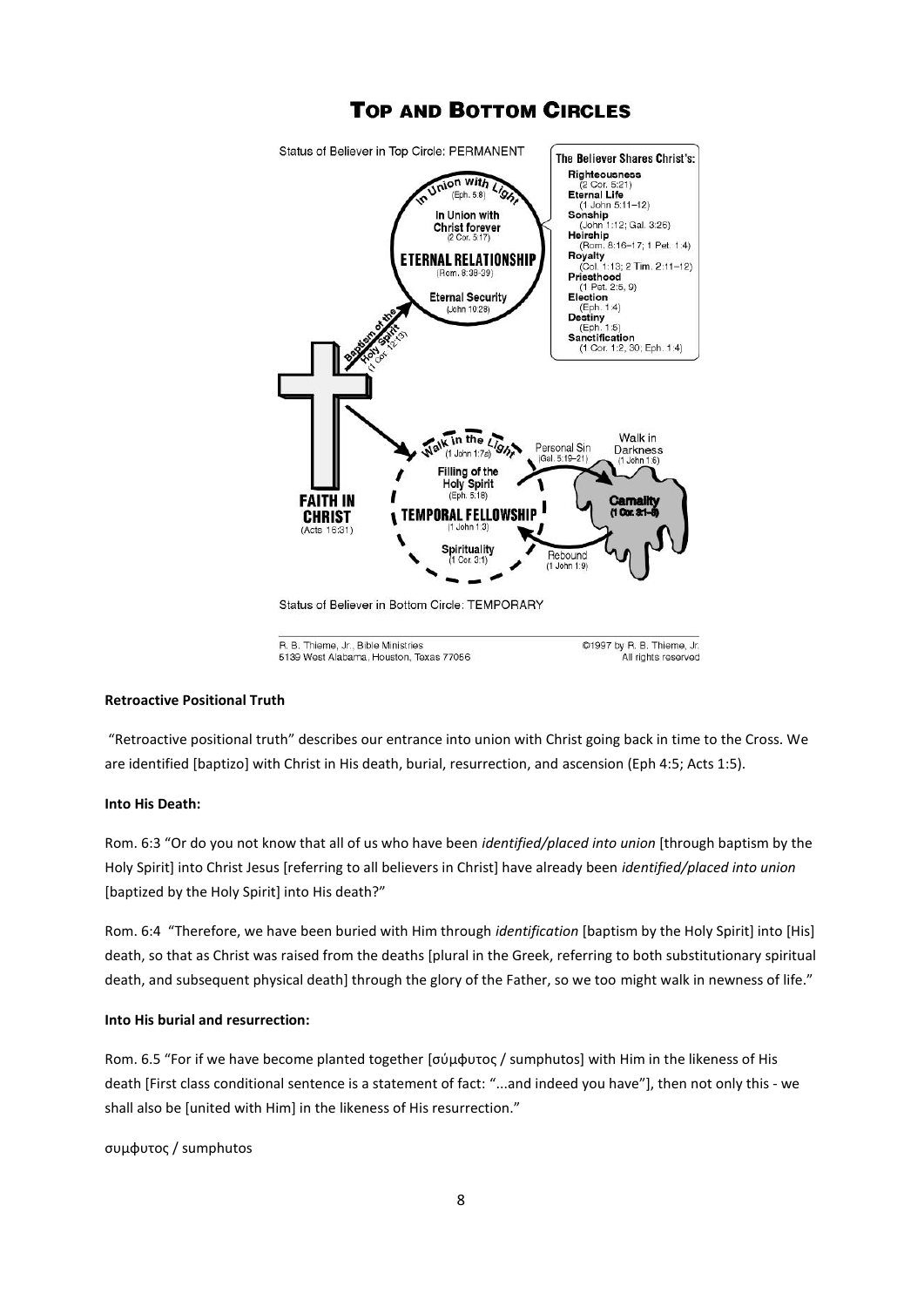- i. The word σύμφυτος / sumphutos is a compound word from "sum" = together (later appearing in English as: "sum" as in the result of two addends in an equation, 'sum total' etc.) and the verb φύω (also: φυτεύω) meaning 'to plant'. The meaning is "plant together".
- ii. The word 'sumphutos' is a hapaxlegomenon, i.e., it appears only one time in the entire New Testament. This is a very specific and technical event – Christ and the believer are both bought into 'newness of life' through His burial and resurrection. In this case, it is because of our union [baptism] into Christ that we are buried and resurrected with Him, though the Holy Spirit choses to use this word as a synonym for 'baptizo.'
- iii. Therefore, we see the analogy of the seed: first it must be planted ['buried'] before it can spring to newness of life - the resurrection (Rom. 6:4).
- iv. Other planting analogies related to being in union with Christ found in the New Testament: Matt. 15:13; John 12:24, 32, John 15:1-8
- v. The believer is identified (in union with Christ) in His Ascension and Session at the Right Hand of God the Father:

"But because of his great love for us, God, who is rich in mercy, made us alive with Christ even when we were dead in trespasses—it is by grace you have been saved. And God raised us up with Christ and seated us with him in the heavenly realms in Christ Jesus." (Eph. 2:4-6)

## **The Baptism of the Holy Spirit is directly related to the term "in Christ" :**

The Greek phrase "εν χριστω" ("en Christo / in Christ") appears 78 times in the New Testament, referring always to the believer's irrevocable, eternal position in Christ. Because our position in Christ came about as a direct result of the baptism [identification] of the Holy Spirit we should therefore look at them as being two intimately connected events.

Baptism of the Holy Spirit = Identification with Christ = Union with Christ = Positional Sanctification = Sharing in the Attributes of Jesus Christ = Entry into the Body of Christ (the universal Church)!

The baptism of the Holy Spirit ensures that believers in the Royal Family have a permanent relationship with the King of Kings and will live forever in the New Jerusalem. (John 14:1-3; Col. 3:4; 1 Thess. 4:15-18; 1 Pet. 3:21; Rev. 21:2; 22:14, 16, 17)

## **We become new creations "in Christ"**

"So that if anyone is in Christ [by FAICA – "Faith Alone in Christ Alone"], that one is a new creature [or: a new creation]; old things have passed away; behold, all things have become new." (2 Cor. 5:17)

This is a very familiar passage, one which is often distorted in meaning, to make the new believer think this verse is talking about some kind of behavioral change. (For example, the Chinese Bible mistranslates the words 'new creation' as 'a newly created person' which also leads the reader to think the Bible is emphasizing a behavioral change.)Many new believers receive some legalistic bullying of some kind – being told they need to change their behavior or else they will suffer bad consequences either from God or from the church – or, they are simply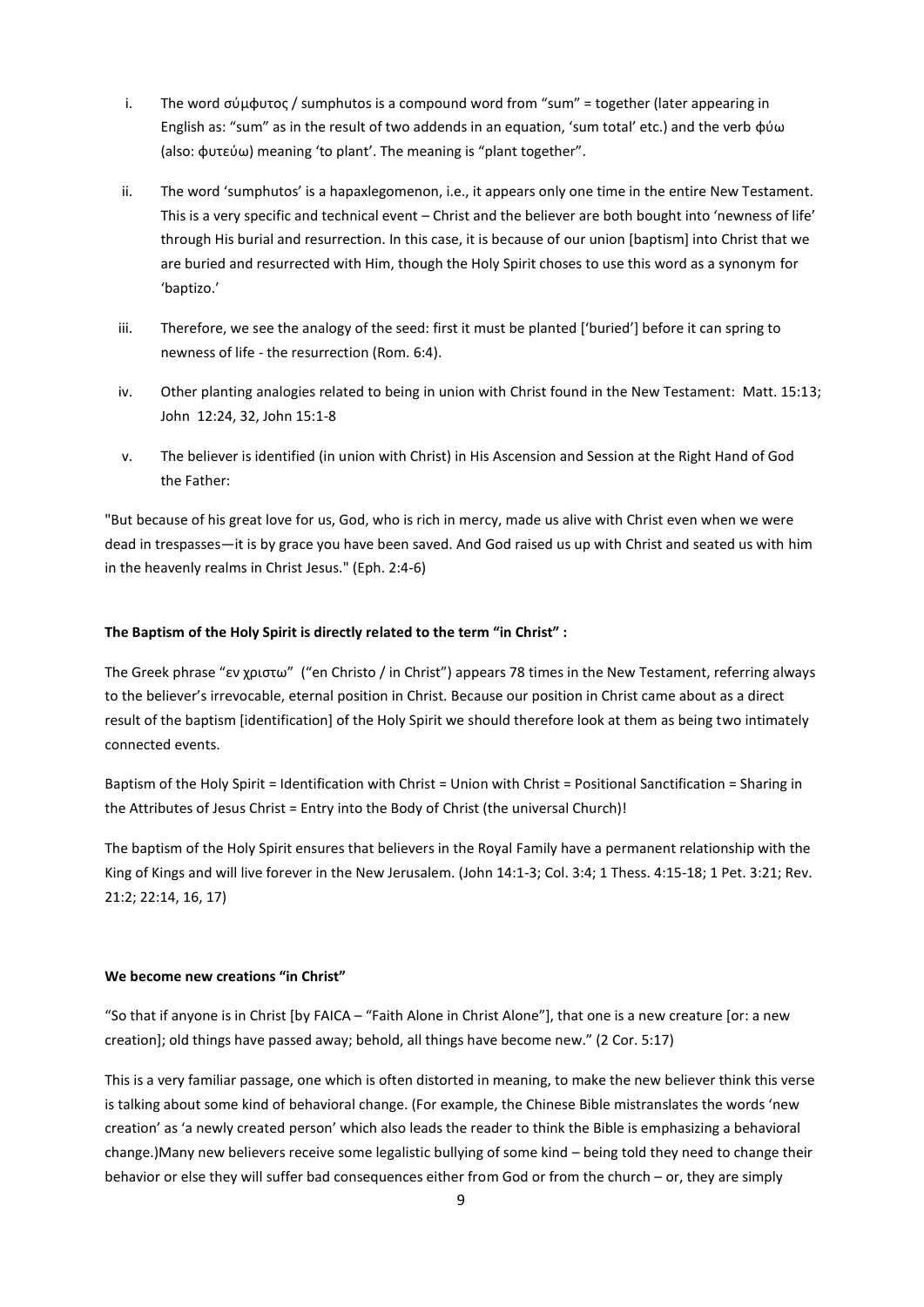impressed with certain Christians displaying moral behavior. Because of these things they think this verse emphasizes what we are doing (or should be doing) for God, instead of understanding that this verse is really teaching what God has done for us.

For the first time in history we have something that no group of believers will ever have again. As Church Age believers we are a part of the body of Christ, we have the phrase "in Christ Jesus," and we are a new (spiritual) species. We are NOT a new species because we have given up anything or changed our behaviour pattern. We are a new species because at the moment of salvation we were picked up by God the Holy Spirit and entered into union with Jesus Christ, sharing in his characteristics of (Perfect) Righteousness, Eternal Life, Sonship, Heirship, Royalty, Priesthood, Election, Destiny and Sanctification.

To continue in 2 Cor. 5:17, let's now look at the phrase "old [ancient] things have passed away."

The word 'old' here is άρχαῖος (archaios) from which we get the English word 'archaic' meaning 'really old' or 'from the beginning.'

The above mentioned false teaching (emphasizing human works) also wrongly teach that the phrase 'old things have passed away' refers to the sins and bad habits that the believer has learned to control (or at least hide from other people). However, the context of positional sanctification (the baptism of the Holy Spirit placing us into union with Jesus Christ) does not allow for this interpretation. The 'archaic' or 'really old' things that are passing away is the power of the sin nature (called the Old Man in Rom. 6:6; Eph. 4:22; Col. 3:9 because it is as old as the original sin of Adam in the Garden of Eden), and Adam's Original Sin. These things 'pass away' (along with God's condemnation) at the moment a person believes in Christ as Savior (Rom. 5:12-21; 1 Cor. 15:22).

We are positionally changed. We go from the position of a condemned sinner ("in Adam" : 1 Cor. 15:22) to one who is in eternal union with the Son of God, sitting at the right hand of God the Father – higher than the angels! (Heb. 1:3,4)

## **Characteristics of the baptism of the Spirit.**

The baptism of the Spirit is not an experience. In other words, the believer cannot see, feel, hear, smell or taste it. It is a spiritual 'event' that we can only know of through faith perception – the study of Bible doctrine.

- 1) The baptism of the Spirit is not emotional activity, feelings, or ecstatics.
- 2) It is not speaking in tongues.
- 3) The baptism of the Holy Spirit is an absolute act of God completed in a moment of time. It is not progressive, meaning it does not start at some time after salvation due to some behavioral change, neither does it improve or "get deeper" through the spiritual growth of the believer.
- 4) It is not related to human merit or works, but given in grace, because of faith in Christ alone. In contradistinction to the above (point no. 4), no amount of sinning or wrong-doing on account of the believer will nullify the Baptism of the Holy Spirit nor terminate his position in Christ.
- 5) The baptism of the Spirit is not a matter of the believer's volition. (*You* don't decide whether you believe in, or want to receive the baptism of the Spirit or not! - it is given to you at the moment of faith in Christ.)
- 6) This is the Church Age believer's identification with the strategic victory of Jesus Christ in the angelic conflict. (Col. 2:13-15)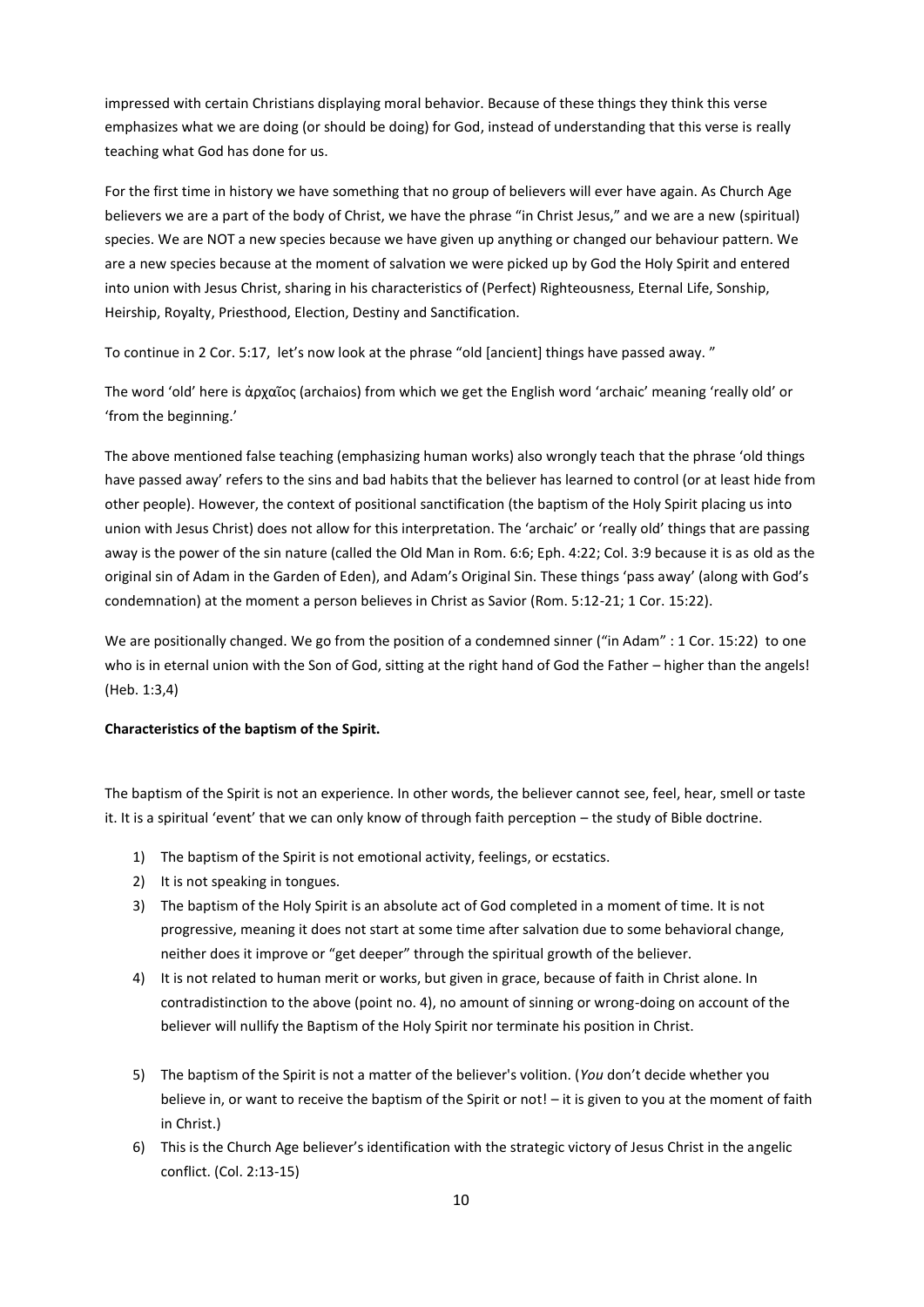- 7) Being "in Christ" means we are trophies of God's grace, to be presented by Christ to God the Father (Eph. 1:3-6; Col. 1:22).
- 8) This baptism/identification makes the believer a member and priest of the "Royal Family" of God forever. (1 Pet. 2:9)
- 9) This baptism provides equality in the Royal Family of God, not possible through physical birth. (Gal. 3:26, 27)
- 10) This baptism did not occur in any previous dispensation (Col. 1:25, 26), nor will it occur in any future dispensation. (For while the Baptism of the Holy Spirit was prophesized by Jesus Christ just before the beginning of the Church Age (John 14:16-20; Acts 1:5), there are no prophecies in scripture to tell us of the Baptism of the Holy Spirit in future dispensations.)
- 11) This baptism unites all members of the Body of Christ. (Eph. 4:3-5)
- 12) This baptism interrupts the Dispensation of Israel and begins the Church Age. (Matt. 16:18; Acts 1:5; 2:3; 11:15-17)
- **13)** No water is involved in this baptism.

## **The Analogy of Noah, the Ark, and the Flood**

In 1 Pet. 3:18-21, Peter shows that Noah's experience of full deliverance in the ark was an analogy of the baptism of the Holy Spirit.

"For Christ also once suffered for sins, the righteous for the unrighteous, that He might bring us to God, indeed being put to death in the flesh, but made alive in the Spirit... ...when once the long-suffering of God waited in the days of Noah, while the ark was being prepared (in which a few, that is, eight souls escaped [the Greek word is διασώζω / diasozo, this word is never used in scripture for eternal salvation] by means of water); which represents to us [ἀντίτυπον /antitupon] the baptism that now saves [referring to the baptism of the Holy Spirit]; not a putting away of the filth of the flesh [i.e. not water baptism], but the answer of a good conscience toward God [positive volition], by the resurrection of Jesus Christ;"

The Ark speaks of God's perfect provision for all who place their trust in Jesus Christ. Noah and his family were all believers and therefore placed in the ark and delivered from the judgment of the flood. Just as there was one door into the Ark through which Noah and his family entered to obtain salvation from the flood (judgment), so too does Jesus Christ represent the only "door" (John 10:7-9) into which we enter into eternal life - by means of union with Jesus Christ - and deliverance from eternal judgment.

#### **Real Baptism No. 4**

## **The Baptism of Fire**

The baptism of the Spirit is connected with the first advent of Christ, Acts 1:5, where Jesus Christ told the disciples that "John truly baptized with water but ye shall be baptized with the Holy Spirit in a few days" — ten days actually, the Day of Pentecost, the day the Church began.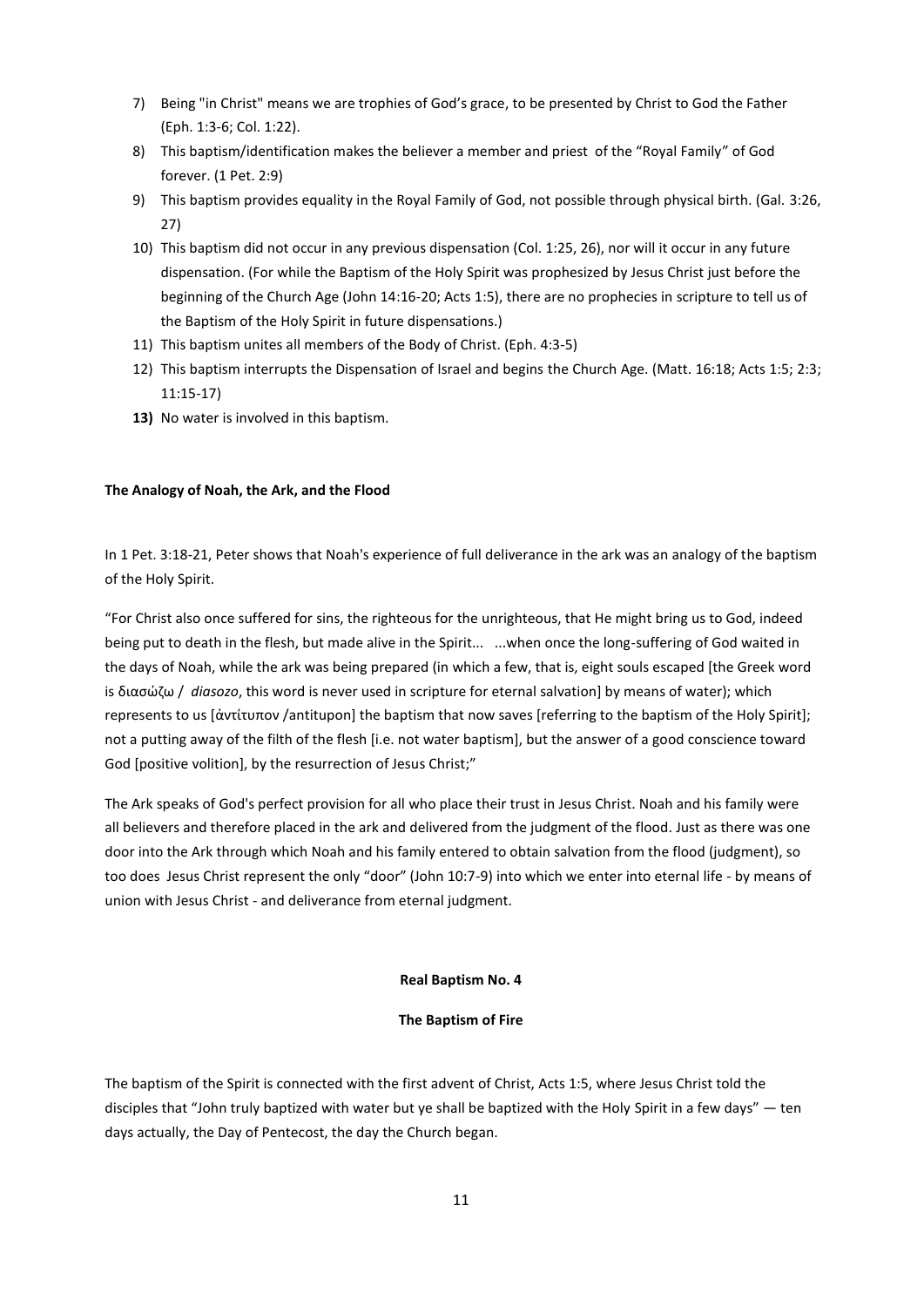The baptism of fire is connected with the second advent of Christ. When He returns to the earth He finds two kinds of people: believers and unbelievers. The unbelievers are cast off and put into fire and the believers go into the Millennial reign of Jesus Christ.

This is the real identification of unbelieving Jews and Gentiles at the end of the Tribulation with fire in Hades, taught in Mt 3:11,

"As for me, I baptize you with water because of repentance [a change of mind] , but He who is coming after me is mightier than I, and I am not fit to remove His sandals; He will baptize you with the Holy Spirit and fire." (Matt. 3:16, see also Lk 3:16; Rev 19:11)

Note: Matthew 3:11 must be correctly translated as "I baptize you with water *because of a change of mind*", rather than "I baptize you with water *for repentance*" in order to avoid confusion and the false idea that water baptism leads to 'repentance' and thus salvation. (Not to mention that the phrase "I baptize you with water *to* repentance" or even "I baptize you with water *for* repentance" doesn't even make sense!) In Matthew 3:11 the Greek preposition "eis" is used with the accusative form of the noun "metanoeo" (which literally means "a change of mind" regarding the Gospel message, see also Mark 1:15). The preposition "eis" has many functions (for example: at; against; because; for; into; on; regarding; so; etc.,) so the context must be considered in order to correctly identify its function and correct usage. Other examples of "eis" used with the accusative noun as found in scripture:

Matt: 12:41 "...they [the people of Ninevah] repented *because of the preaching of Jonah...*"

Romans 4:20 "...but *because of the promise of God* he [Abraham] did not waver in unbelief..."

As an extra cautionary note, many 'scholars' who emphasize water baptism as a pre-requisite to salvation (having already rejected the fundamental principle of grace that salvation is by faith alone, in Christ alone) rely heavily upon this verse to prove their argument, and therefore must go to great lengths trying to prove that 'because' is not a legitimate use of 'eis'.

The unbeliever is identified with fire forever. The Tribulational unbeliever is identified with the defeat of Satan. All unbelievers are removed from the earth for the start of the Millennium.

This fire speaks of divine judgment that destroys the chaff (unbelievers) in Israel. These unbelievers will be identified or immersed with fire or divine judgment at Christ's second coming. God removes them from the earth at that time (Matthew 24:37-41; cp. 25:31-46)

Three parables deal with the baptism of fire:

- 1. The wheat and the tares (Matthew 13:24-30)
- 2. The good and bad fish (Matthew 13:47-51)
- 3. The wise and foolish virgins (Matthew 25:1-13)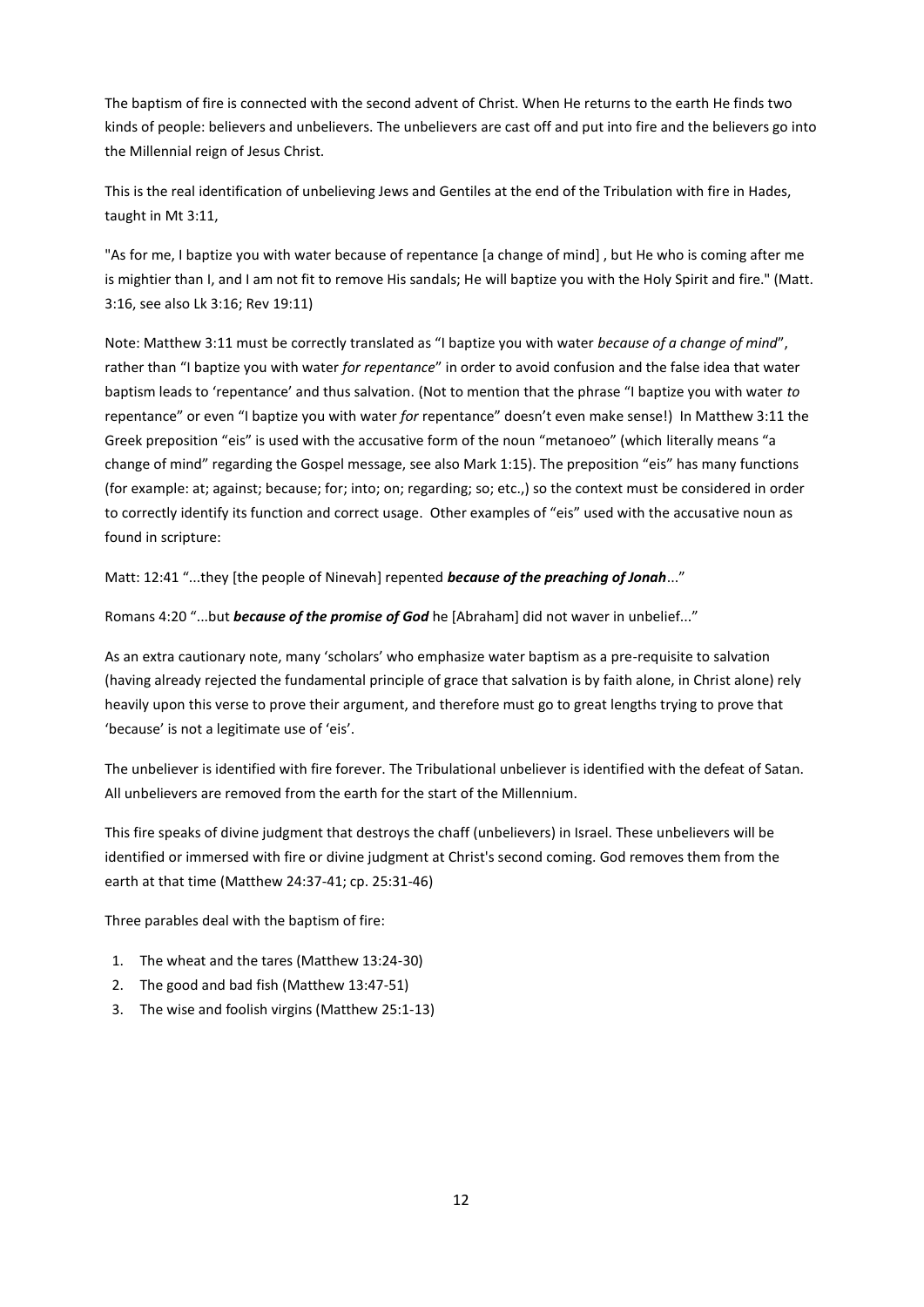

#### **ESCHATOLOGICAL DISPENSATIONS**

(Copyright: R.B.Thieme, Jr. Bible Ministries)

# **Ritual baptisms**

There are three ritual baptisms in scripture, all involving water, as follows:

- 1. John's water baptism ritual of pre-Church Age believers
- 2. John's water baptism ritual of Jesus Christ
- 3. The water baptism ritual for believers of the Church Age

## **1. The water baptism of John**

#### **Scripture reference: Matthew 3:1-11; Mark 1:4; cp. John 1:25-28.**

In the water-baptism rituals the water always represents the believer's identification with something else. In John's baptism, the believer's entrance down into the water represented identification with the coming Messiah and entry into the kingdom of God.

John's baptism took place during the age of Israel. However, after the day of Pentecost (marking the beginning of the Church Age) John's baptism was inadequate because it was limited to the time of Christ's earthly ministry. For that reason, Paul later re-baptized John's disciples to identify them with the new Church Age (Acts 18:25-26; 19:1-5).

#### **2. The baptism of Jesus Christ**

What does water mean for Jesus Christ? It represented the plan of God for His life – going to the cross, being identified with the sins of the world and being punished for them "...to fulfill all righteousness" (Matt. 3:15). Coming up out of the water would represent His being resurrected into eternal glory, represented by the presence of the Holy Spirit descending like a dove upon Jesus, and the confirmation from God the Father "...this is my Son in whom I am well pleased" (Matt. 3:16-17). That is the baptism of Jesus.

Jesus was not a sinner who had now received salvation and was witnessing to the fact. He was not identified with any kingdom because He is the kingdom. So we need to remember that the baptism of Jesus Christ is unique and the water represents the cross just as the water in John's baptism represents the kingdom.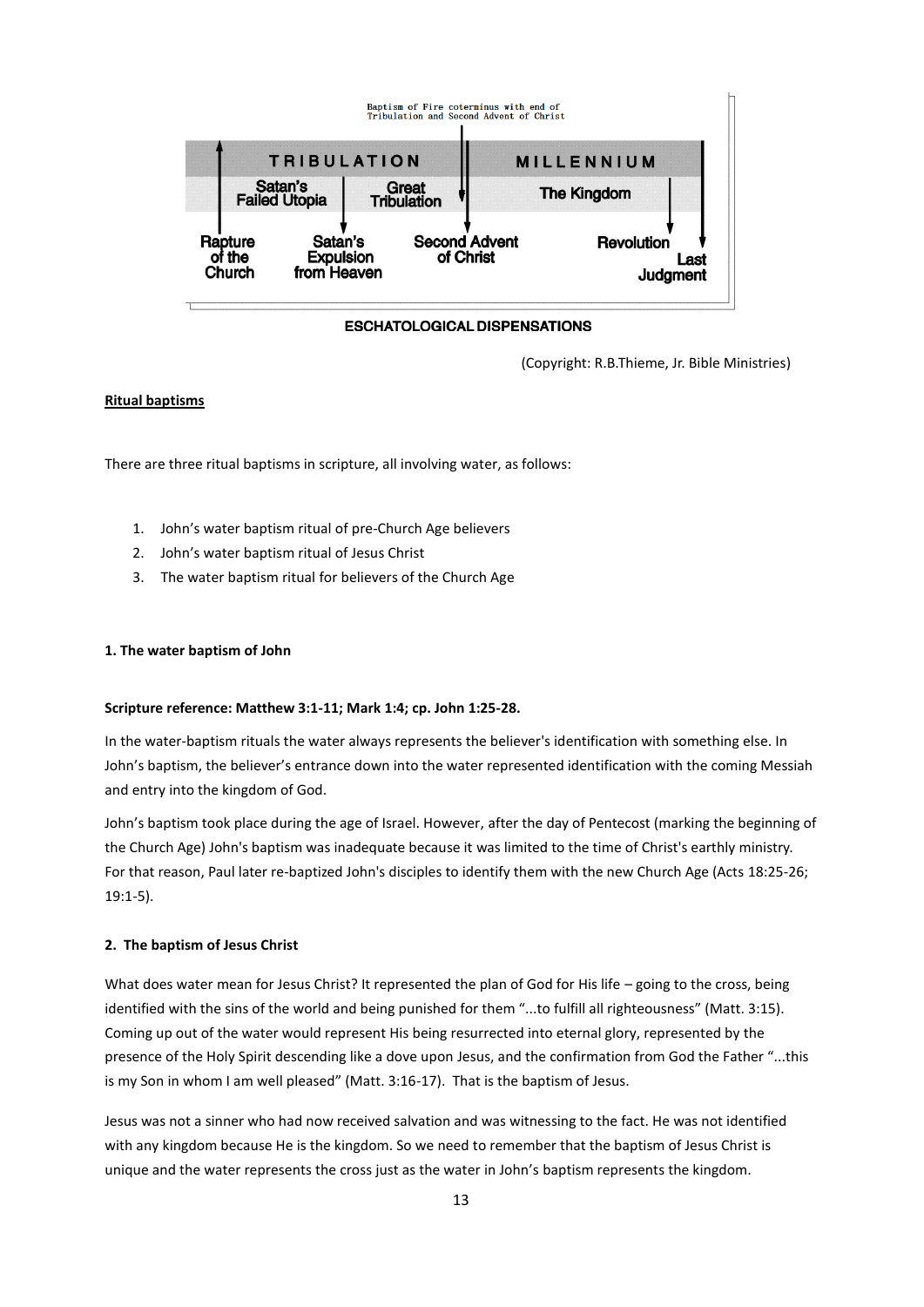## **3. Christian water baptism**

This is the ritual testimony analogous to the baptism of the Holy Spirit (1 Cor. 12:13; Gal. 3:27). This ritual was essential for demonstrating to the believer of how the Holy Spirit had placed him into union in Jesus Christ, before this doctrine was recorded in writing and becoming part of the New Testament Canon. However, once the Canon was completed this ritual was no longer necessary since the explanation for the baptism of the Spirit is now in writing, providing far greater scope for understanding than what the water-baptism can.

#### **The water baptism-ritual is for believers in the Lord Jesus Christ only (Acts 8:37).**

The water represents what the Baptism of the Spirit provides, namely, entrance into union with Jesus Christ and His body, as described in detail in the previous section on the Baptism of the Holy Spirit.

## **Water baptism has a double identification (Rom. 6:3-13):**

1. The believer going under the water is identified with Jesus Christ in His death and burial (retroactive positional truth), being free from sins.

2. The believer coming up out of the water is identified with Christ in His resurrection, ascension, and session (current positional truth), walking in newness of life and producing divine good.

#### **There are only two ritual ordinances in the Church Age**:

a. Water baptism – performed only once and representing the believer's salvation.

b. Communion – performed repeatedly in the church as a memorial service to our Lord's life and work on the Cross (1 Cor. 11:23-27)

## **Paul and Peter's later views on water baptism**

The majority of verses regarding Church Age believers being baptized in water are found in the book of Acts. These verses provide accounts of the early years of the Church Age, before there was any scripture written teaching about the one true baptism – i.e. identification with the Lord Jesus Christ by the baptism of the Holy Spirit.

Paul tells the Corinthians he stopped using water baptism because misunderstandings about its use and purpose was dividing believers, Acts 2:38, 8:36-38, 16:15,33; 1 Cor 1:11-17. So before Rom. 6:3-4 and 1 Cor. 12 were written to explain the baptism of the Spirit and identification with Christ in His death and resurrection, water baptism was used to represent what had happened at salvation to those who did not yet have the completed Canon. Paul knew the doctrine and saw that teaching the doctrine of identification (referring to the baptism of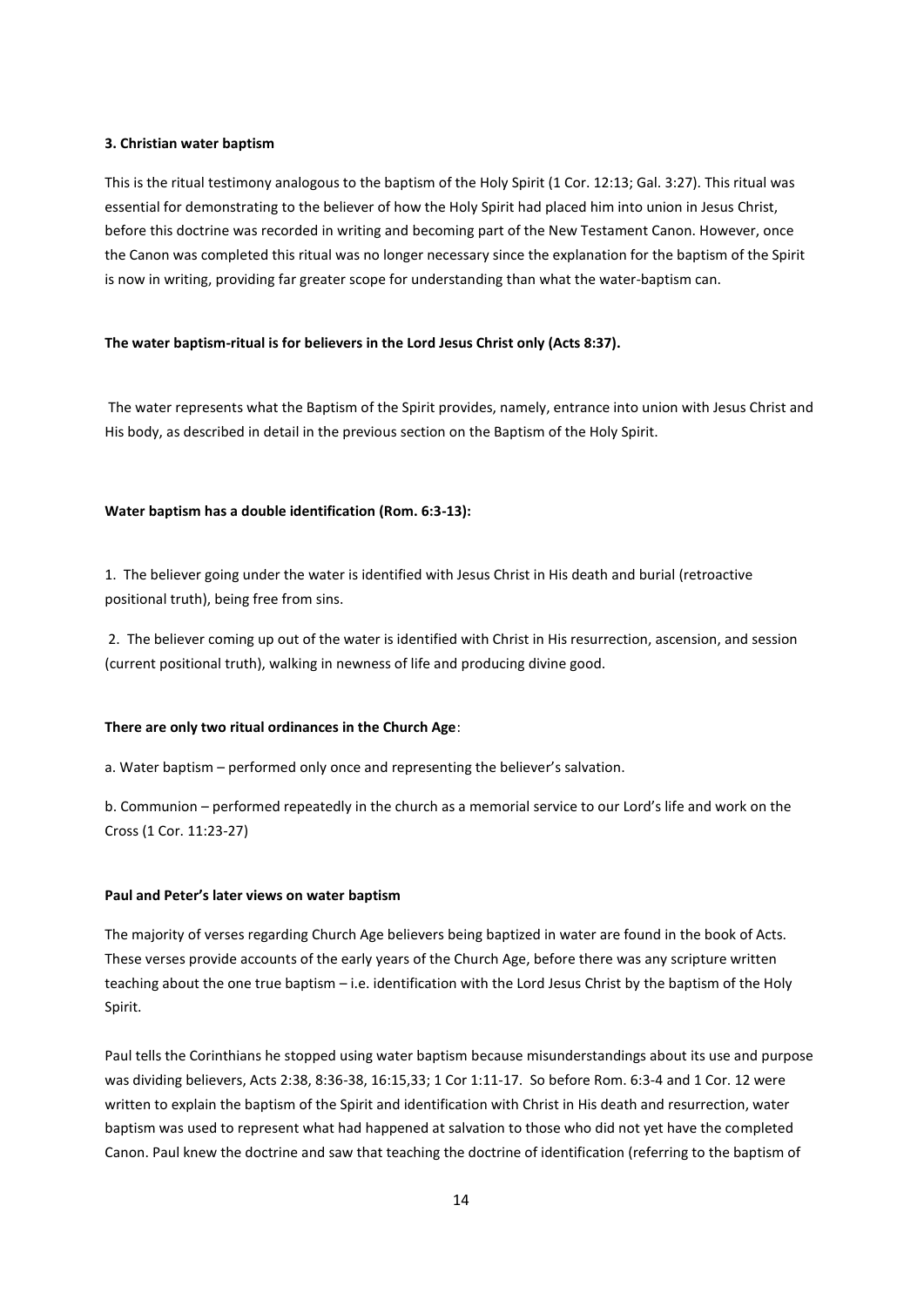the Holy Spirit) was more instructive than the water baptism ritual which was easily misunderstood.

"For Christ did not send me to baptize, but to preach the gospel; not in wisdom of words, lest the cross of Christ should be made of no effect." (1 Cor. 1:17)

Later, Peter realizes that many believers place too much importance on the water ritual and so says that water ritual is nothing more than a bath (English Bibles say, 'putting away of the filth' - 1 Peter 3:21). Ritual without knowing the reality behind the ritual is meaningless.

#### **Is Water Baptism Necessary for Salvation?**

There are at least four reasons why we must answer this question "No!"

## **Theological Reason**

Salvation is by grace through faith alone in Christ alone. Thus, water baptism does not save anyone, or help to save anyone. Man can do nothing by way of good works to acquire or maintain eternal life (Romans 4:4-5; 11:6; Ephesians 2:8-9; Titus 3:5).

#### **Scriptural Reasons**

Acts 8:12-13. "When they believed [i.e., 'after' they believed] . . . they were baptized." The sequence is first faith, which saved, then water baptism.

Acts 10:44-48. The sequence is clear: Peter preached, the Holy Spirit fell on those who heard the word (and believed) "then Peter answered . . . and ordered them to be baptized in the name of Jesus Christ." Note that he ordered or commanded, thus did not make water baptism optional for those who had believed.

Acts 9:17-18; 22:6-16, esp. 16. The sequence of events is (a) Paul was born-again in Damascus following a challenge from Ananias (Acts 22:16), (b) the Holy Spirit then filled him (Acts 9:17), and (c) finally Ananias baptized Paul with water (Acts 9:18; 22:16).

1. Romans 4:1-4, 10-11. This passage gives us an extraordinary illustration of how ritual follows inner spiritual reality. Abraham first believed then God imputed righteousness to Abraham while he was still uncircumcised. Then he was circumcised. In fact, the Lord did not have Abraham circumcised until 25 years after he was declared righteous (cp. Hebrews 11:8; Acts 7:2-4 and Genesis 12:1-3 with 17:9-19).

## **Logical Reason**

What about those too sick to baptize? Or a dying man who believes on the street following a fatal car accident? What about the repentant thief on the cross next to Christ who put his faith in Him (Luke 23:29-43)? Also Scripture declares Zaccheus (Luke 19:9) and Cornelius (Acts 10:7) to be saved before they were baptized.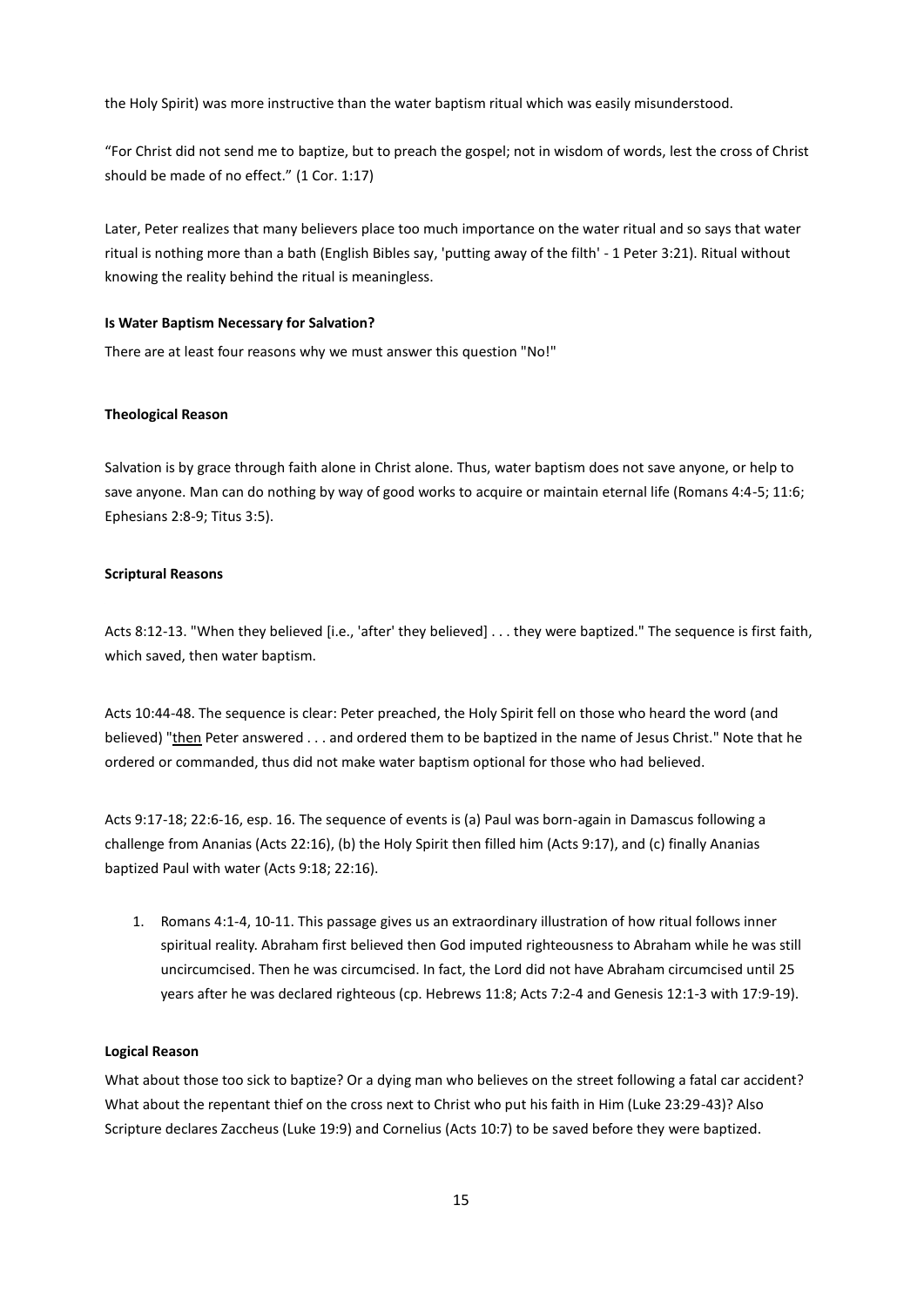## **What Water Baptism Does Not Do:**

It does not contribute to our salvation. God gives each new convert at least 40 things (39 Irrevocable Absolutes, and one revocable asset) at the moment of salvation that place him in perfect and eternal relationship to God (Hebrews 10:14). One cannot improve upon such perfection, with or without water.

Water Baptism (or any other ritual) does not make one more spiritual. A Christian achieves spiritual status only through walking by means of the Holy Spirit and through growth in God's Word, not through water.

Water baptism has no magic in it and imparts no mystical or spiritual potential. It confers no grace to those who are baptized, that is, it does not guarantee to them heaven, spiritual success, forgiveness, nor secure the removal of sin, whether the sin nature, imputed sin, or personal sin. Water baptism is a picture or symbol of an already existing inner reality.

## **CONCLUSION**

There is only one baptism necessary for salvation, and that is the baptism of the Holy Spirit. Paul emphasizes this in Eph. 4:5 when he says, 'There is ONE baptism (identification).' This is given by the Holy Spirit at the moment that a person believes in Christ as his personal savior (the moment of faith alone, in Christ alone), NOT at the time they decide to love God, or make a promise to God to be a good Christian, or make a public confession of faith in Christ at the front of a church meeting, nor even when they get baptized in water. The water baptism was a ritual used to TEACH about the baptism of the Holy Spirit. (It should also be noted that while many claim that even if baptism is not necessary for salvation, it is still a necessary requirement as a 'public showing of faith.' However, there is not one verse in scripture to prove this.)

If people have believed in Christ (made a decision that He is indeed their Savior) then they have already had the true baptism (identification into union with Jesus Christ. Rom 6:3-4, 1 Cor. 12:13 and many other verses.) If they understand that is what has happened then they can be water baptized (ritual only) as a symbolic gesture to themselves and others who witness the ritual. But in the eyes of God they are already perfect because they are in union with Christ already.

"Truly, truly, I say unto you, He that *believes on me* has everlasting life." (John 6:47)

Recommended Websites:

[www.rbthieme.org](http://www.rbthieme.org/) [www.berachah.org](http://www.berachah.org/) [www.maxklein.org](http://www.maxklein.org/) [www.ibdoctrine.com](http://www.ibdoctrine.com/)

(With the exception of the 'The Seven Baptisms'chart, all diagrams are © R.B.Thieme, Jr., Bible Ministries.)